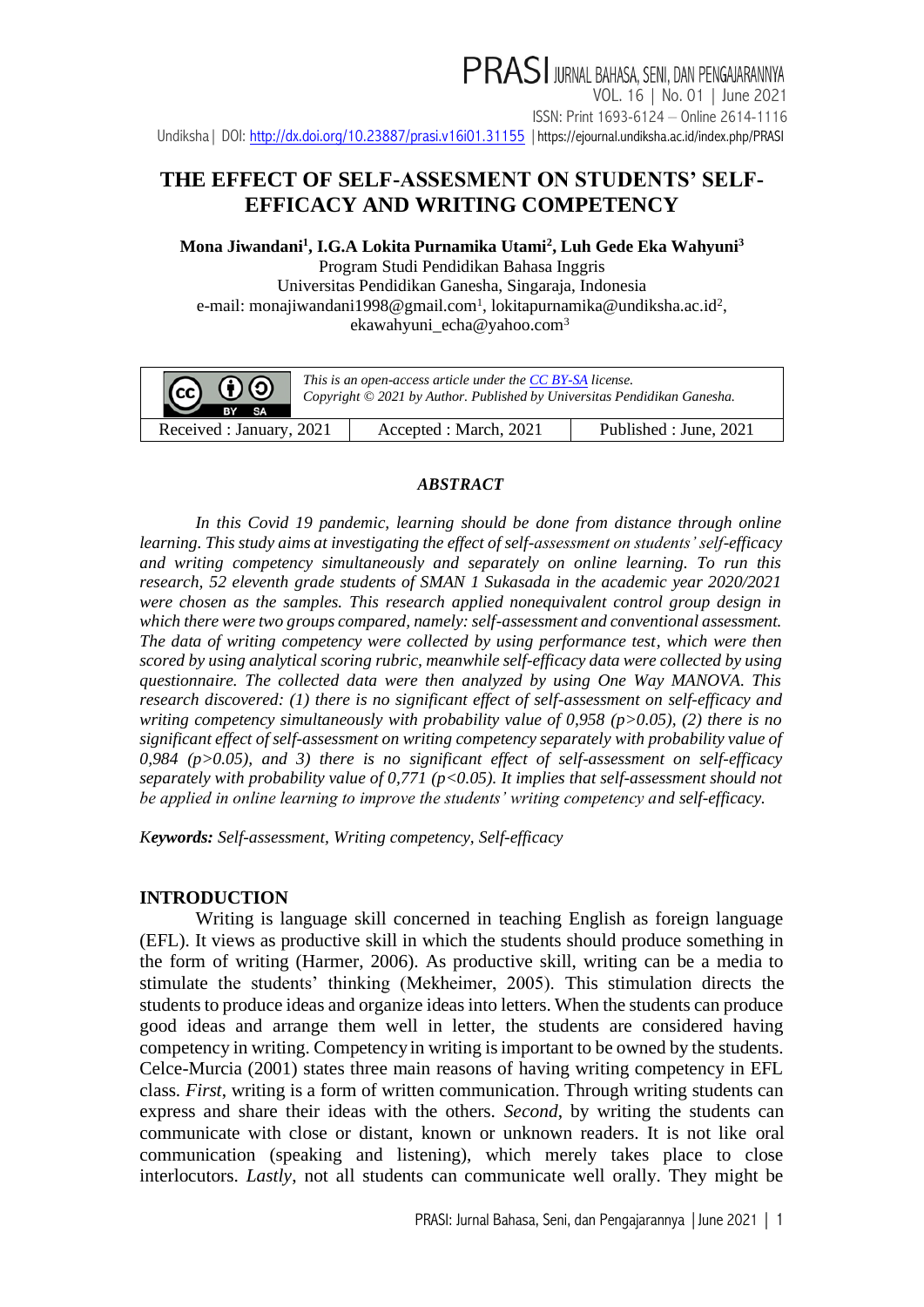## PRASI JURNAL BAHASA, SENI, DAN PENGAJARANNYA VOL. 16 | No. 01 | June 2021 ISSN: Print 1693-6124 – Online 2614-1116 Undiksha | DOI[: http://dx.doi.org/10.23887/prasi.v16i01.31155](http://dx.doi.org/10.23887/prasi.v16i01.31155) | https://ejournal.undiksha[.ac.id/index.php/PRASI](https://ejournal.undiksha.ac.id/index.php/PRASI)

nervous, unconfident, not good looking, etc. Hence, communicating in written form by writing can be good solution for them.

Writing is a complex process because it consists of two domains, cognitive and lingusitic (Marhaeni, 2005). Cognitive domain consists of ideas quality and their organization, meanwhile linguistic domain consists of grammar, structure, vocabulary, spelling, and mechanics. It makes writing is difficult for the students (Fahimia and Rahimib, 2014; Comert and Kutlu, 2017). The fact that writing is difficult is proven by Dharma and Adiwijaya (2018) through their research on writing in senior high school. The research proves that the students' writing competency in senior high school is still low. It can be seen from the average score of writing competency which is still lower than the established passing grade. Mostly the students have problem in arranging ideas, using grammatical structure and vocabulary. Their ideas arrangement is mostly not chronological order.

Because of writing complexity, innovative ways should be done to help students produce good writing. According to Black et al (2003), the implementation of formative assessment, i.e self-assessment in writing brings two main advantages for the students, self-efficacy (Black et al., 2003; Mills, Pajares, and Heron, 2007) and writing skill (Dharma and Adiwijaya, 2018; Orsmond, Merry and Reiling, 2000). By implementing self-assessment in writing, it facilitates the students to be self-awareness and active seekers. Self-assessment enables the students to imrpove their knowledge and competency.

Self-assessment is defined variously by some experts. According to Permendikbud no 23 year 2016, self-assessment is involving the students to assesstheir own work during learning process challenging their self-questions. It is actually an authentic assessment type which involve the students to assess their own work during learning process. It challenges the students' self-questioning and self-reflection on their writing (Toping, 2003). In line with it, Rolheiser and Ross (2003) defines selfassessment as students judging the quality of their works, based on evidence and explicit criteria for the purpose of doing better work in the future. The students's activity in self-assessment is to do self-judging on their working to know their strengths and weaknesses. Therefore, the students actively involve in assessment process.

Self-assessment has benefits in its implementation in for students' learning. According to Chen (2008), active involvement of the learners in assessing their performance will enable them to gain ownership of their learning. This ownership sense enables the students to motivate themselve to study. In line with it, Zimmerman (2001) advocates that self-assessment sits within bigger picture of self-regulation, which is described as students being "metacognitively, motivationally, and behaviorally active participants of their own learning." the metacognitive process enables the students to be reflective. When it occurs, the students can know the correctness of their work.

More specifically in writing skill, self-assessment has some benefits according to Andrade and Du (2007) self-assessment can help students' writing in terms of ideas and content, organization, voice and mechanics. Furthermore, Ratminingsih, Marhaeni, and Vigayanti (2018) also discover that during treatments of self-assessment, the students are ready to accomplish their writing assignment through the use of checklist and analytical scoring rubric that support them to write a better writing. Being guided by the use of checklist and analytical scoring rubric, they could evaluate their writing in terms of expressing their ideas and its organization.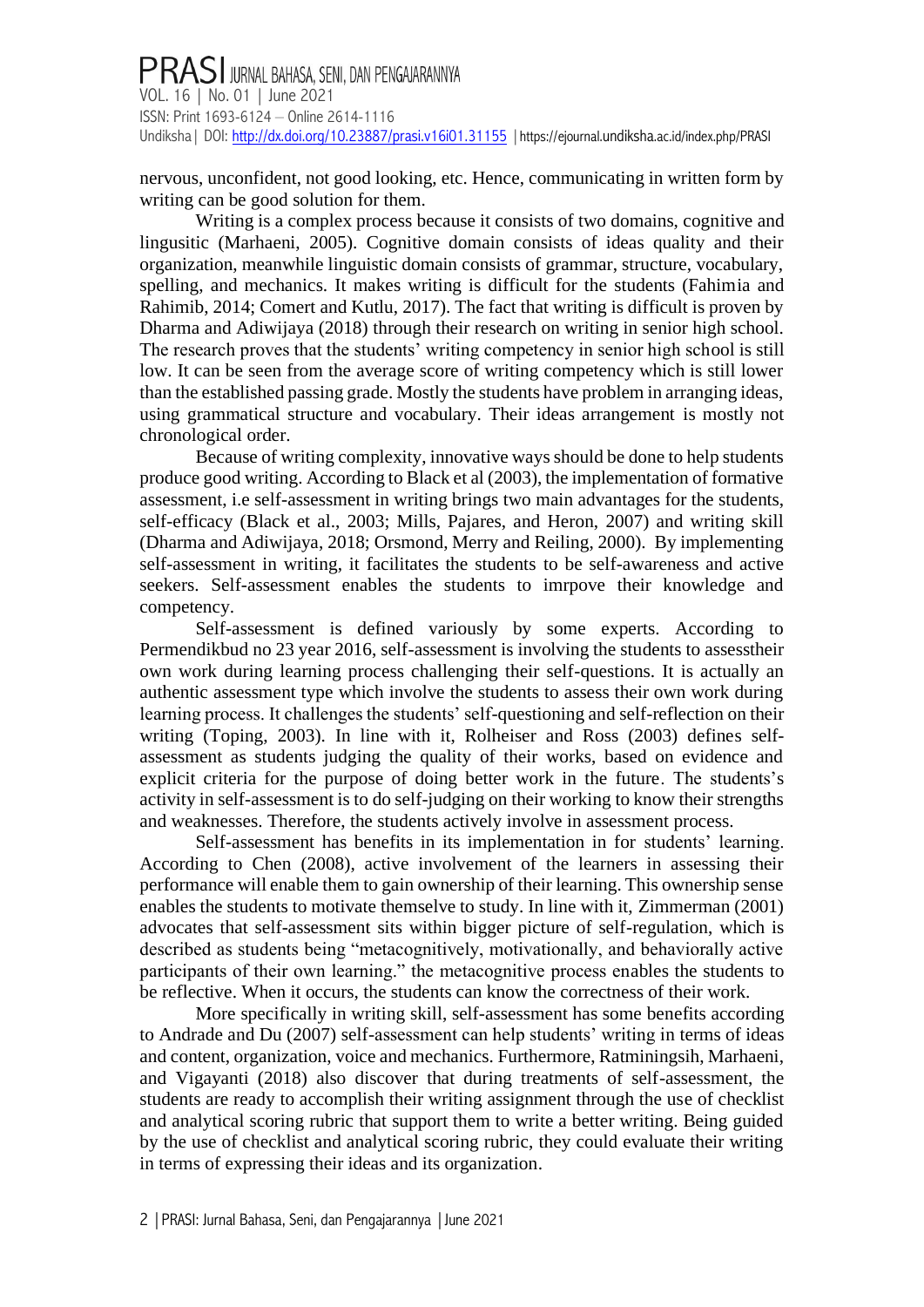# **PRASI** JURNAL BAHASA, SENI, DAN PENGAJARANNYA<br>VOL. 16 | No. 01 | June 2021

ISSN: Print 1693-6124 – Online 2614-1116 Undiksha| DOI:<http://dx.doi.org/10.23887/prasi.v16i01.31155> |<https://ejournal.undiksha.ac.id/index.php/PRASI>

Besides on writing, self-assessment also helps students' self-efficacy. Baleghizadeh and Masoun (2014) state that the students' self-efficacy <sup>c</sup>an be trained by the implementation of self-assessment. The use of self-assessment as formative assessment can change the students' perception about learning. Self-assessment direct the students to think what they have to do in learning. They get it from the criteria in checklist or rubric. From both of them, they can have picture of their working. It leads them to be self-confident on what they do.

However, the problem arises when the Covid 19 pandemic is occurred. In this case, online learning should be applied because of health protocols regulated by the government. The schools are closed hence all the students should study from home. They did not see directly their friends and teachers. They only meet via online meeting platform. This situation is of course different from regular learning when they can interact directly face to face.

Briefly, online learning is learning condition which uses internet technology to send problem and solution for the students (Rosenberg, 2001; Hartley, 2001). It aims at improving the students' quality in terms of knowledge and skills. Online learning maximizing the use of technology development product, such as: internet, laptop, computer and smart phone. It means learning is not merely in the classroom.

According to Bilfaqih and Qomarudin (2015), online learning has three characteristics. *First*, learning is done by using internet or website through certain platforms. The teachers can use platforms to meet the students or to send materials for the students hence the students can learn it everywhere. *Second*, learning is done from the distance so the students do not need to come to the class. It implies that the students are not in the same place. *Third*, the class is opened access which means that all people can access commonly. But, there is also online learning which can be accessed by certain people like online learning for certain classes.

Some researches has been done on the area of online learning (El-Seoud, 2014; Noesgaard and Ørngreen, 2015; Alkhalaf, Drew and Alhussain, 2012; Sadikin and Hamidah, 2020). All researches show that online learning brings positive things for the students, in terms of motivation, efficacy, pleasure, and productivity. Furtermore, the researchers also found that the students were easier to access learning materials because they have been provided by the teachers.

Research on self-assessment in writing class has been dominated with ordinary writing class with face to face classroom interaction. Little attention is given to the effect of self-assessment on writing in online learning context. Thus, this study aims at investigating the simultanuous and separate effect of self-assessment on students' writing competency and self-efficacy. It is urgent to do research on the effect of selfassessment on students' writing competency and self-efficacy in online learning. It is based on three assumptions. First, regular learning and online learning have different characteristics. Second, the characteristics of the students in tertiary education which are different from senior high school students. Previous researches are only done in tertiary education, but this research is done in senior high school. Third, writing competency and self-efficacy become the focus.

#### **METHOD**

This research was classified into experimental research because treatment was given to the students. It applied *Nonequivalent Control Group Design* in which there were two groups compared, namely: self-assessment and conventional assessment*.* The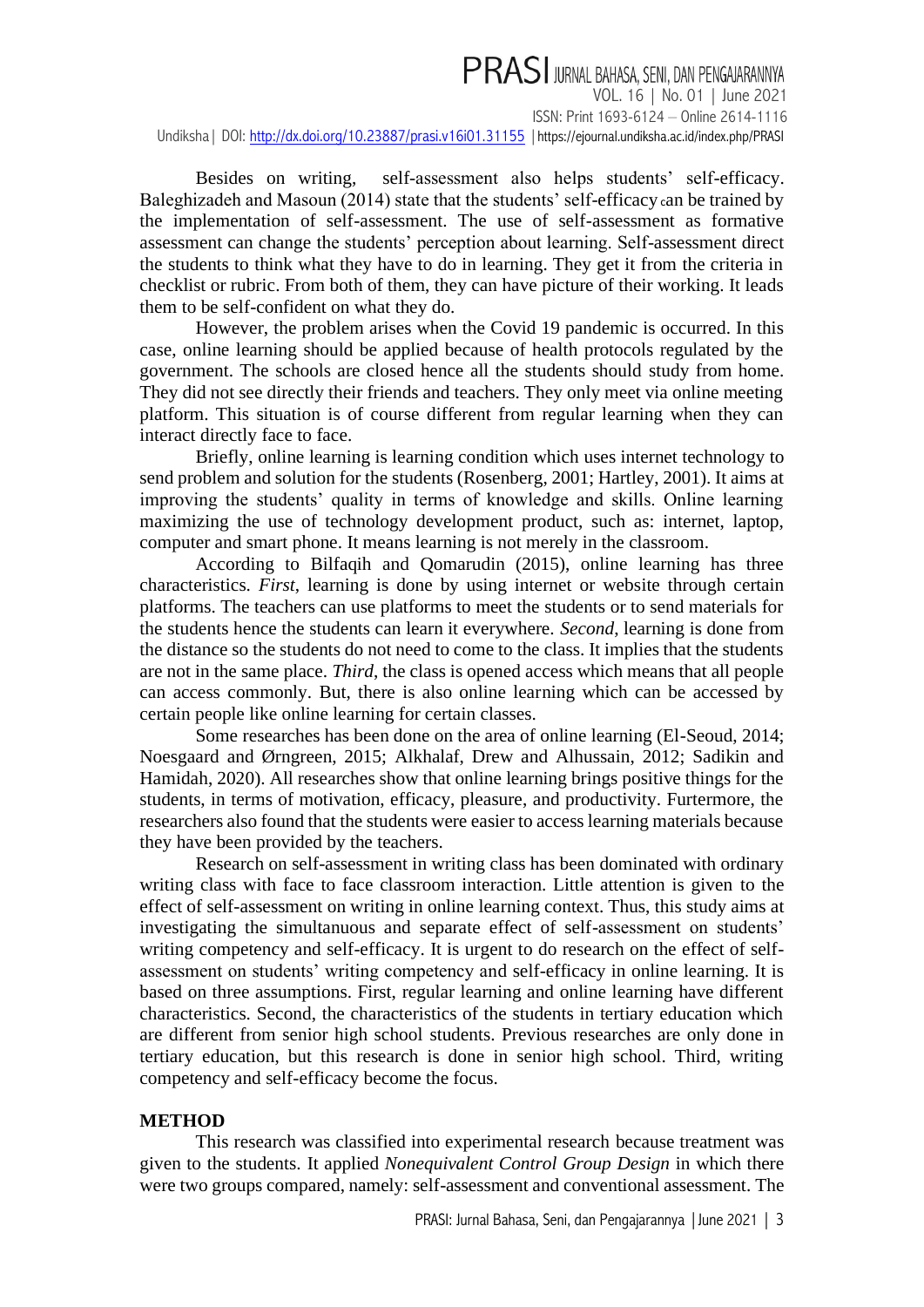# PRASI JURNAL BAHASA, SENI, DAN PENGAJARANNYA VOL. 16 | No. 01 | June 2021 ISSN: Print 1693-6124 – Online 2614-1116 Undiksha | DOI[: http://dx.doi.org/10.23887/prasi.v16i01.31155](http://dx.doi.org/10.23887/prasi.v16i01.31155) | https://ejournal.undiksha[.ac.id/index.php/PRASI](https://ejournal.undiksha.ac.id/index.php/PRASI)

population of this reserach was 168 graders of SMAN 1 Sukasada in the academic year 2020/2021. Then, 52 students were selected as sample by using cluster random sampling technique because the population was in the form of class or group. The treatment was done for 8 meetings. At the end, both groups were given same posttest. The data of writing competency were collected by using performance test which were then scored by using analytical scoring rubric, meanwhile self-efficacy data were collected by using questionnaire. The collected data were then analyzed by using One Way MANOVA. Before one way MANOVA was applied, three prerequisite test must be valid, namely : normality test, homogeinity of variance test, and variance/covariance matrix.

#### **FINDING AND DISCUSSION**

The result of this hypothesis testing on the simultanuous effect of selfassessment on students' writing competency and self-efficacy (to answer the first research question) is presented in Table 1.

|              |                           |       |                       | <b>Hypothesis</b> |          |      |
|--------------|---------------------------|-------|-----------------------|-------------------|----------|------|
|              | <b>Effect</b>             | Value | F                     | df                | Error df | Sig. |
|              | Intercept Pillai's        | .988  | 1973.721 <sup>a</sup> | 2.000             | 49,000   | .000 |
|              | Trace Wilks' Lambda       | .012  | 1973.721 <sup>a</sup> | 2.000             | 49,000   | .000 |
|              | Hotelling's Trace         | 80.56 | 1973.721 <sup>a</sup> | 2.000             | 49,000   | .000 |
|              | <b>Roy's Largest Root</b> | 80.56 | 1973.721 <sup>a</sup> | 2.000             | 49,000   | .000 |
|              |                           |       |                       |                   |          |      |
| $\mathsf{A}$ | Pillai's Trace            | .002  | .043 <sup>a</sup>     | 2.000             | 49.000   | .958 |
|              | Wilks' Lambda             | .998  | .043 <sup>a</sup>     | 2.000             | 49,000   | .958 |
|              | Hotelling's Trace         | .002  | .043 <sup>a</sup>     | 2.000             | 49,000   | .958 |
|              | Roy's Largest Root        | .002  | .043 <sup>a</sup>     | 2.000             | 49,000   | .958 |

|  |  |  |  |  |  |  |  |  | Table 1. The Result of Analysis for Simultanuous Effect |  |
|--|--|--|--|--|--|--|--|--|---------------------------------------------------------|--|
|--|--|--|--|--|--|--|--|--|---------------------------------------------------------|--|

a. Exact statistic

b. Design: Intercept  $+A$ 

Based on Table 1, it is known that for Effect A, the value of Pilai's Trace =  $0.958$ . Wilk's Lamba =  $0.958$ , Hotelling's Trace =  $0.958$  and Roy's Largest Root = 0.958. Since all effects show probability (Sig.) is higher than 0.05, it means that there is no significant effect of self-assessment on self-efficacy and writing competency simultaneously.

Next, it was continued to the separate effect. The result of this hypothesis testing on the effect of self-assessment on writing competency is presented in Table 2.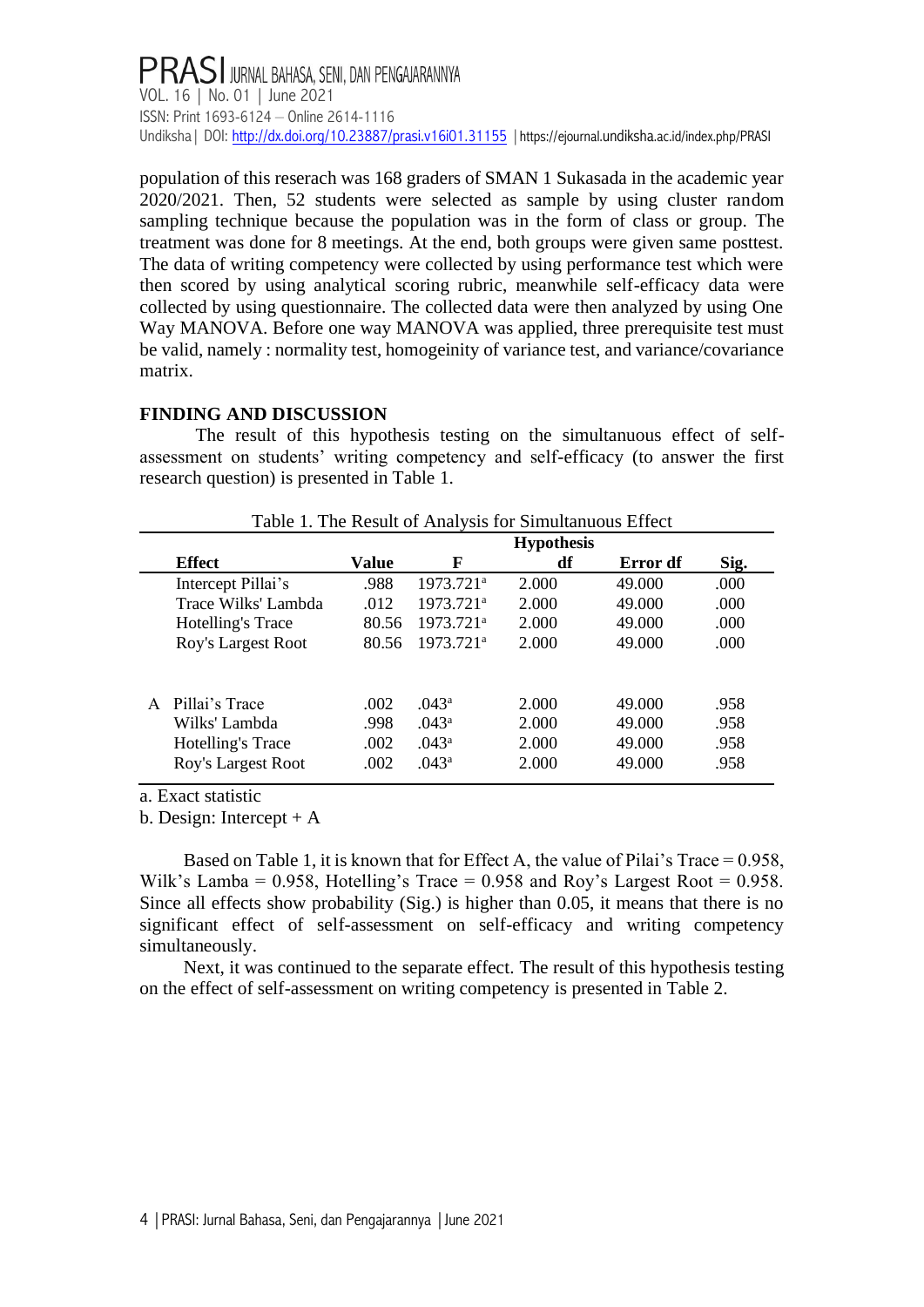VOL. 16 | No. 01 | June 2021 ISSN: Print 1693-6124 – Online 2614-1116

Undiksha | DOI:<http://dx.doi.org/10.23887/prasi.v16i01.31155> | <https://ejournal.undiksha.ac.id/index.php/PRASI>

|               | <b>Dependent</b> | <b>Type III Sum</b>                                 |    |                    |          |      |
|---------------|------------------|-----------------------------------------------------|----|--------------------|----------|------|
| <b>Source</b> | Variable         | of Squares                                          | df | <b>Mean Square</b> | F        | Sig. |
| Corrected     | Writing          | .019 <sup>a</sup>                                   | 1  | .019               | .000     | .984 |
| Model         | Competency       |                                                     |    |                    |          |      |
|               | Self-Efficacy    | 6.231 <sup>b</sup>                                  | 1  | 6.231              | .086     | .771 |
| Intercept     | Writing          | 41160.942                                           | 1  | 41160.942          | 863.261  | .000 |
|               | Competency       |                                                     |    |                    |          |      |
|               | Self-Efficacy    | 201378.769                                          | 1  | 201378.769         | 2776.107 | .000 |
| A             | Writing          | .019                                                | 1  | .019               | .000     | .984 |
|               | Competency       |                                                     |    |                    |          |      |
|               | Self-Efficacy    | 6.231                                               | 1  | 6.231              | .086     | .771 |
| Error         | Writing          | 2384.038                                            | 50 | 47.681             |          |      |
|               | Competency       |                                                     |    |                    |          |      |
|               | Self-Efficacy    | 3627.000                                            | 50 | 72.540             |          |      |
| Total         | Writing          | 43545.000                                           | 52 |                    |          |      |
|               | Competency       |                                                     |    |                    |          |      |
|               | Self-Efficacy    | 205012.000                                          | 52 |                    |          |      |
| Corrected     | Writing          | 2384.058                                            | 51 |                    |          |      |
| Total         | Competency       |                                                     |    |                    |          |      |
|               | Self-Efficacy    | 3633.231                                            | 51 |                    |          |      |
|               |                  | $\alpha$ R Squared – 000 (Adjusted R Squared – 020) |    |                    |          |      |

#### Table 2. The Result of Analysis for Simple Effect for Writing Competency

a. R Squared  $=$  ,000 (Adjusted R Squared  $=$  -,020)

b. R Squared  $=$  ,002 (Adjusted R Squared  $=$  -,018)

Based on the Table 2, it is known that Sig value of a writing competency was 0.984 which was higher than 0.05. It means that there is no significant effect of selfassessment on writing competency separately.

Next, it was continued to self-efficacy testing. The result of analysis on the effect of self-assessment on self-efficacy is presented in the Table 3.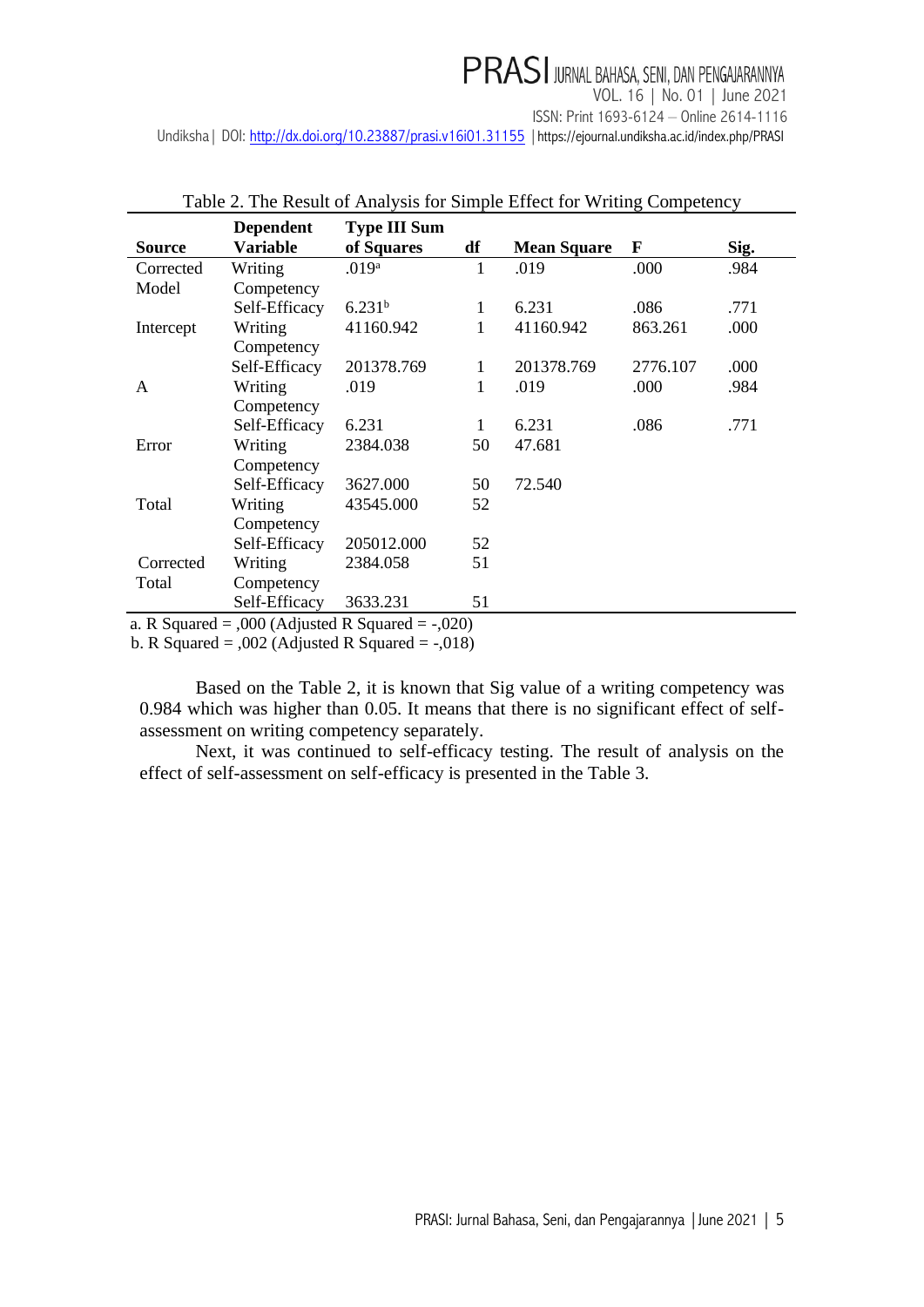| <b>Source</b>      | <b>Dependent</b><br>Variable | <b>Type III Sum</b><br>of Squares | df | <b>Mean Square F</b> |          | Sig. |
|--------------------|------------------------------|-----------------------------------|----|----------------------|----------|------|
| Corrected<br>Model | Writing<br>Competency        | .019 <sup>a</sup>                 | 1  | .019                 | .000     | .984 |
|                    | Self-Efficacy                | 6.231 <sup>b</sup>                | 1  | 6.231                | .086     | .771 |
| Intercept          | Writing<br>Competency        | 41160.942                         | 1  | 41160.942            | 863.261  | .000 |
|                    | Self-Efficacy                | 201378.769                        | 1  | 201378.769           | 2776.107 | .000 |
| A                  | Writing<br>Competency        | .019                              | 1  | .019                 | .000     | .984 |
|                    | Self-Efficacy                | 6.231                             | 1  | 6.231                | .086     | .771 |
| Error              | Writing<br>Competency        | 2384.038                          | 50 | 47.681               |          |      |
|                    | Self-Efficacy                | 3627.000                          | 50 | 72.540               |          |      |
| Total              | Writing<br>Competency        | 43545.000                         | 52 |                      |          |      |
|                    | Self-Efficacy                | 205012.000                        | 52 |                      |          |      |
| Corrected<br>Total | Writing<br>Competency        | 2384.058                          | 51 |                      |          |      |
|                    | Self-Efficacy                | 3633.231                          | 51 |                      |          |      |

#### Table 3. The Result of Analysis for Simple Effect for Self-efficacy

a. R Squared  $=$  0.00 (Adjusted R Squared  $=$  -0.020)

b. R Squared =  $,002$  (Adjusted R Squared =  $,018$ )

Based on table 3, it was known that Sig value of A self-efficacy was 0.771 which was higher than 0.05. It means that there is no significant effect of self-assessment on writing competency and self-efficacy separately.

There are several problems faced on the implementation of self-assessment in online learning. It is predicted to be the factors causing self-assessment becomes less effective. Those factors are 1) lack of interaction, 2) lack of control on assessing process, 3) technical problems on internet, and 4) high mortality during experiment process.

This research has proven that self-assessment does not have significant effect on students' writing competency and self-efficacy simultanuously and separately. These results show that the implementation of self-assessment in online learning is less effective for writing competency and self-efficacy. In addition, these results of research were on the contrary from the previous studies on the effect of self assessment on students' writing competency (Fahimia and Rahimib, 2014; Purwanti, 2015; Arsyad, Nadrun and Budi, 2015; Cömert and Kutlu, 2017; Dharma and Adiwijaya, 2018) and self-efficacy (Baleghizadeh and Masoun, 2014; Paramartha, 2016) in reguler class.

Self-assessment is effective to be implemented when there is collaboration feedback among students and teacher (Black et al, 2003). Besides getting feedback from her/himself, the students may share to their friends about their result of assessment. For example, when a students is finished with their checklist, they may ask the result to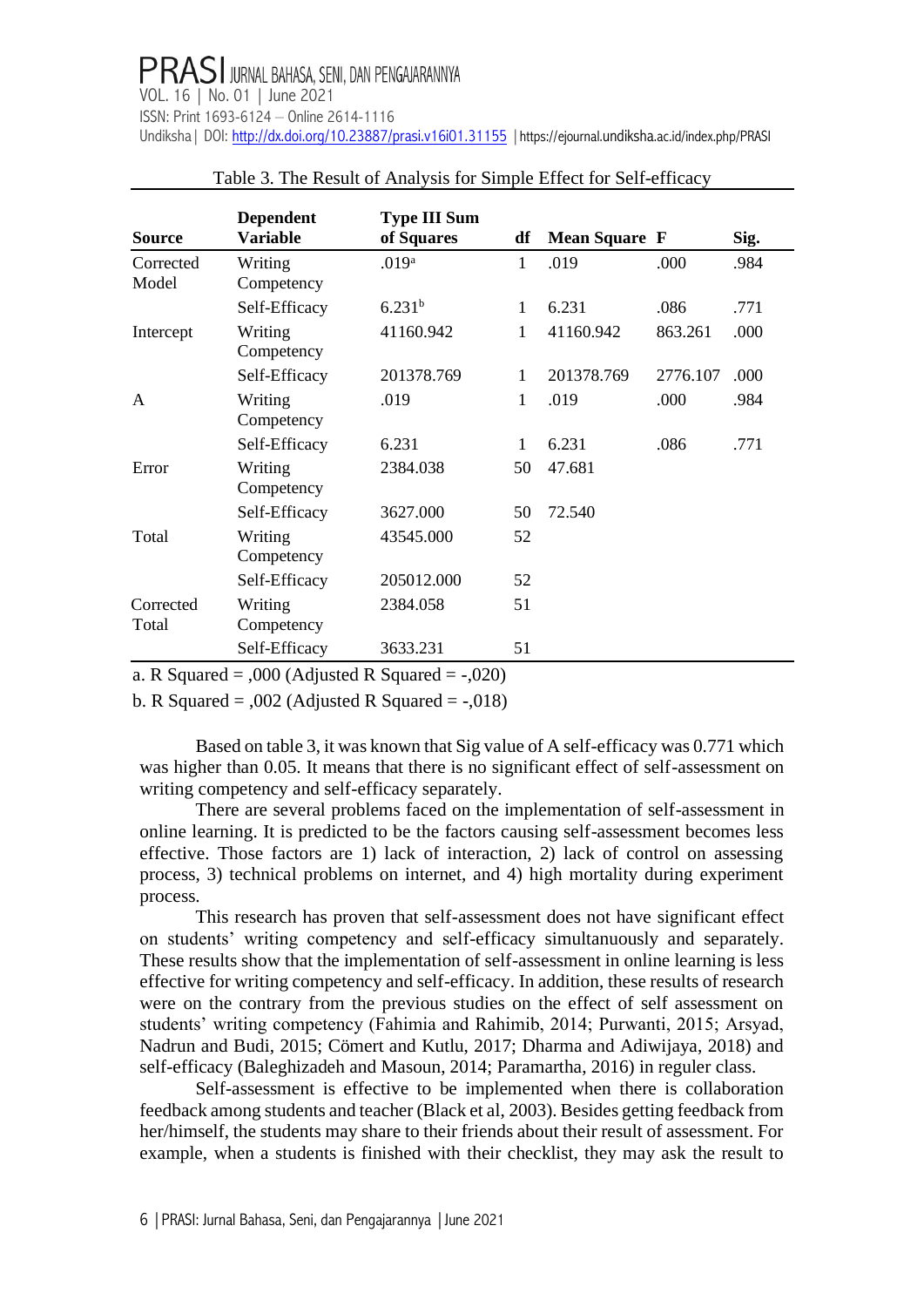# PRASI JURNAL BAHASA, SENI, DAN PENGAJARANNYA

VOL. 16 | No. 01 | June 2021 ISSN: Print 1693-6124 – Online 2614-1116 Undiksha| DOI:<http://dx.doi.org/10.23887/prasi.v16i01.31155> |<https://ejournal.undiksha.ac.id/index.php/PRASI>

their friends. Here, they can have chance to share or learn from the others. From the collaboration activity, they get better knowledge so their ability also improve.

If it is connected to writing concept as a process, the implementation of selfassessment where collaboration is less can not bring positive effect. Marhaeni (2007) argues that the collaboration among students during self-assessment implementation facilitates writing competency development. It is because the students can monitor their learning through checklist and they can collaboration with their friends or teacher during assessing process. It was also proven by Dharma and Adiwijaya (2018) that selfassessment gives positive effects on writing-competency because the students have sharing information and collaborating with others.

In line with writing competency, self-efficacy is also formed through process. According to Schunk and Meece (2006), self-efficacy develops over time as children mature into adults and their social-cognitive skills evolve. Through the implementation of self-assessment, the students can develop it because the criteria of their work/writing are known by the students. they just need to practice on how to fix their beliefs about their capabilities to produce designated levels of performance in writing through the criteria in checklist (Pajares and Urdan, 2006). To know their level of capabilities, they need to share or discuss their understanding with others (Moesgaard-Kjeldsen, 2014).

During the implementation of self-assessment in online learning, less control can be done by the teachers. The students are far from the teachers so the control can not be done effectively. Self-assessment is a new assessment system for the students because they have to get involved during assessment process (Pedersen and Williams, 2004). It needs high control on the students in assessing their writing. Therefore they are in the right tract (Rolheiser and Ross, 2003). Since the control during assessment is not good, the students may not in right tract or they do self-evaluation incorrectly. Furthermore, it makes the students do not have capabilities to understand the writing criteria in checklist. As the consequence, the students can not achieve their writing competency and self-efficacy well.

Furthermore, technical problems on internet becomes the problem, which makes the experiment did not run well. Most of the students in SMAN 1 Sukasada come from removed area where the internet access is hard. It makes learning process are frequently disturbed. The students frequently did not listen the teachers' voice or vice versa. The students' displayed on the screen was paused because of the bad signal. A survey done by Friedman (2020) also discovers that internet technical problem becomes the challenge in implementing online learning. It happens in certain area in the Pennsylvania during pandemic. It makes the class is not effective because of unstable internet connection.

Lastly, high mortality during experiment process occurs. The sample could not join the experiment because of the internet access and cell. Based on the interview with the headmaster, most of the students in the school come from low and moderate economic level. Buying cell for internet might be a little bit hard for them. It makes some students just joined the class if they had internet cell and good signals. Angdhiri (2020) reported that economic factor makes online learning is hard to be done maximally in Indonesia. It is different from developed countries where the citizens have good salary and the government also provide many internet spots.

Actually, the condition of online learning is less ideal for the implementation of self-assessment in affecting writing competency and self-efficacy. Here, there are two ways which can be done to reduce the bad situation of online learning. First, after online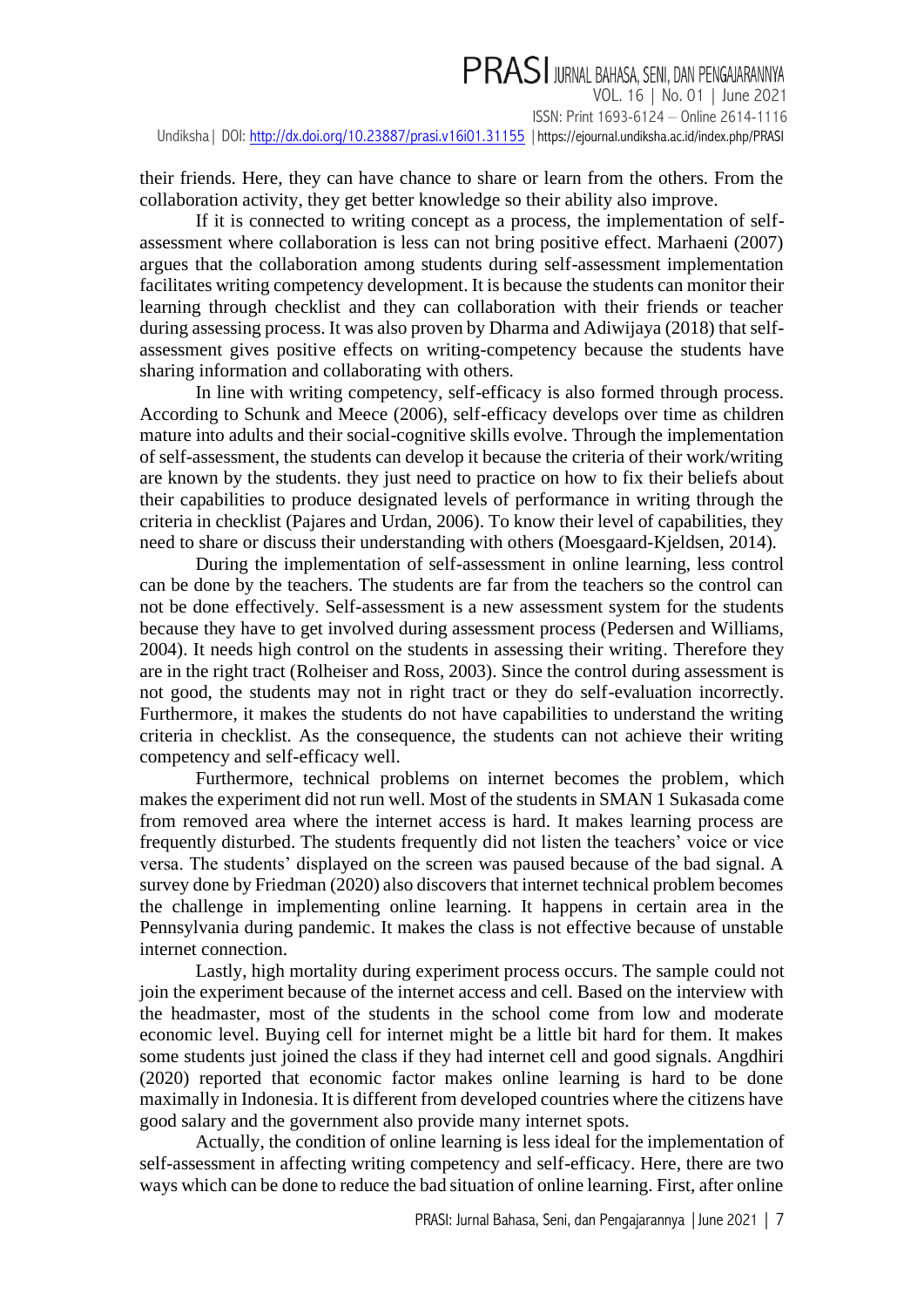# PRASI JURNAL BAHASA, SENI, DAN PENGAJARANNYA VOL. 16 | No. 01 | June 2021 ISSN: Print 1693-6124 – Online 2614-1116 Undiksha | DOI[: http://dx.doi.org/10.23887/prasi.v16i01.31155](http://dx.doi.org/10.23887/prasi.v16i01.31155) | https://ejournal.undiksha[.ac.id/index.php/PRASI](https://ejournal.undiksha.ac.id/index.php/PRASI)

learning, the students can continue in WA group. From here, the students can freely share their problems in implementing self-assessment. It is hoped that the intraction among students and teacher can increase. Second, the students should collect their selfassessment one day before it is discussed in the class. The collection can be done in google classroom or WA. From here, the teacher can give earlier assessment on students so in the meeting the teacher can directing the students in writing and self-efficacy.

Based on the findings and discussion, it implies that self-assessment should not be applied in online learning to improve the students' writing competency and selfefficacy. Self-assessment is better to be applied in reguler class where high control can be done by the teachers during assessing process. Besides the less of control on learning process, interaction is also limited in online learning. instead, interaction becomes the key for the success of self-assessment implementation.

#### **CONCLUSION**

Based on the finding and discussion, the conclusion can be made as follows: There is no significant effect of self-assessment on students' self-efficacy separately. It is proven from the Sig value of 0.984 which is higher than 0.05. There is no significant effect of self-assessment on students' writing competency separately. It is proven from the Sig value of 0.771 which is higher than 0.05. There is no significant effect of selfassessment on students' self-efficacy and writing competency simultaneously. It is proven from the value of Pilai's Trace =  $0.958$ , Wilk's Lamba =  $0.958$ , Hotelling's Trace =  $0.958$  and Roy's Largest Root =  $0.958$  which is higher than 0.05.

Based on the conclusions, suggestions were given for three parties, namely: English teachers, students and other researchers. The English teachers are suggested to apply self-assessment in regular class not in online learning. It is because there are some problems which might make self-assessment is not effective. The students are suggested to be opened if they have problem in understanding and implementing selfassessment. Furthermore, they also have to be serious during online class so the learning goals can be achieved. The other researchers are suggested to do further research on the implementation of self-assessment and its effect on students' writing competency and self-efficacy in online learning.

#### **ACKNOWLEDGEMENT**

The writer would like to express my deepest gratitude to the Almighty God, Ida Sang Hyang Widhi Wasa for all the blessing so that the writer could finish this article entitled "**The Effect of Self-Assessment on Students' Self-Efficacy and Writing Competency**". The writer realizes that this article cannot be completed without the help of others. Many people have helped in accomplishing this article. Therefore, the writer would like to thank to other parties that have given guidance and support during completing this thesis. First, Dr. I Gusti Ayu Lokita Purnamika Utami, S.Pd, M.Pd. as the first supervisor who had given great guidance, suggestions, corrections, encouragement and support on accomplishing this thesis. Second, Luh Gede Eka Wahyuni, S.Pd., M.Pd. as the second supervisor who had given guidance, suggestion, support, and feedback during the process of making this thesis. The last but not least, thank you for the reviewers guidance's and also the chief editor who gave me the chance to be a part of Prasi journal.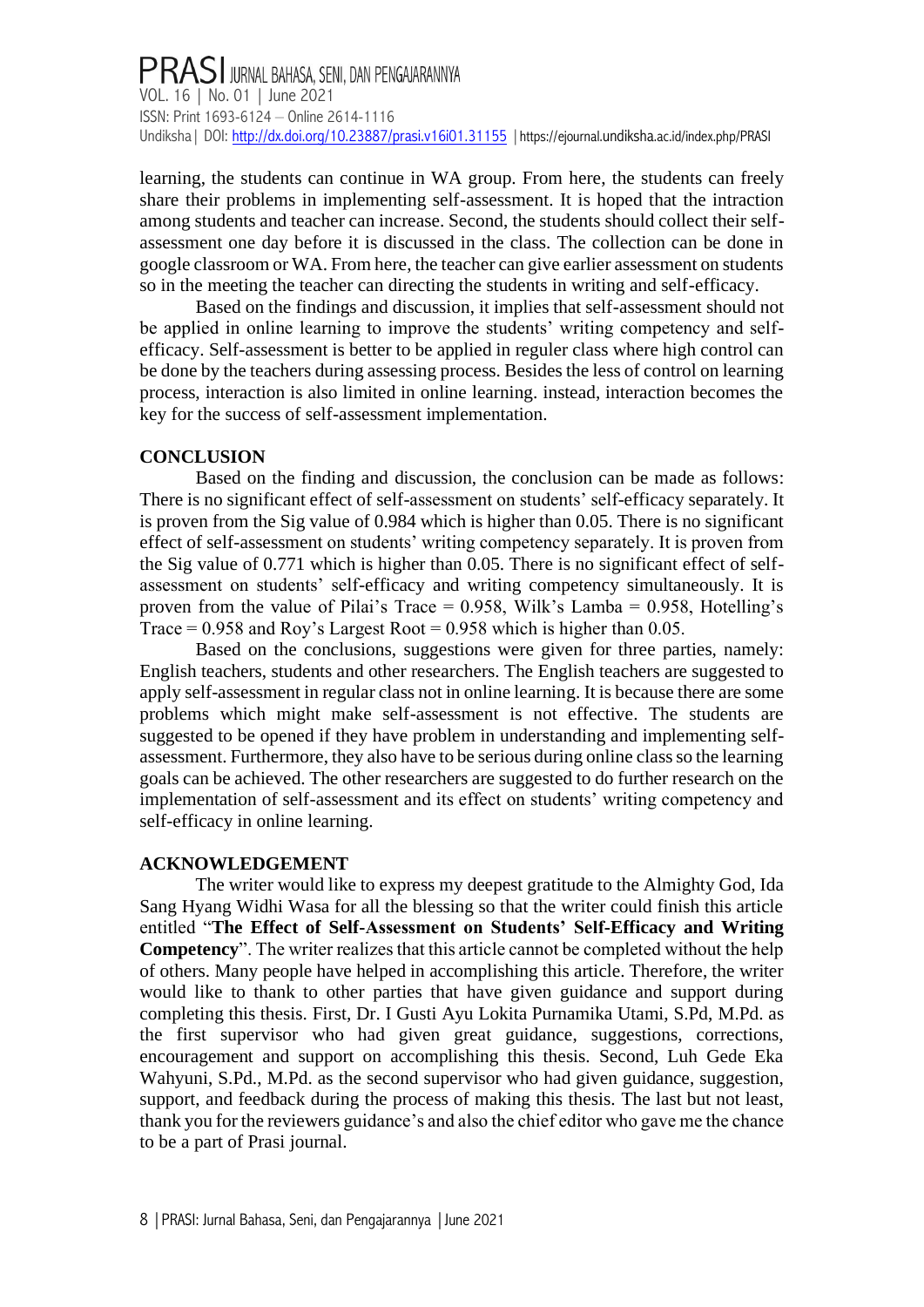#### **REFERENCES**

- Alkhalaf, S., Drew, S., and Alhussain, T. (2012). Assessing The Impact of E-Learning Systems on Learners: A Survey Study In The KSA. *Procedia - Social and Behavioral Sciences 47*, 98–104. Available at [https://www.researchgate.net/](https://www.researchgate.net/%20publication/230750554) [publication/230750554\\_](https://www.researchgate.net/%20publication/230750554)Assessing\_the\_Impact\_of\_eLearning\_Systems\_on\_Lea rners\_A\_Survey\_Study\_in\_the\_KSA
- [Andrade, H., and Du, Y. \(2007\). Student Responses to Criteria](http://www.tandfonline.com/doi/abs/10.1080/02602930600801928)‐Referenced Self[‐](http://www.tandfonline.com/doi/abs/10.1080/02602930600801928) Assessment. *[Assessment & Evaluation in Higher Education](http://www.tandfonline.com/doi/abs/10.1080/02602930600801928)*. Vol *32*(2), 159-181.
- Arsyad,A., Nadrun and Budi. (2015). Using Self-Assessment Technique to Improve Students' Writing Skill of The Eleventh Grade. *e-Journal of English Language Teaching Society (ELTS)*. Vol. 3(2), 1-12
- Baleghizadeh, S., & Masoun, A. (2014). The Effect of Self-Assessment on Efl Learners' Self-Efficacy. *TESL Canada Journal*, *31*(1), 42. [https://doi.org/](https://doi.org/%2010.18806/tesl.v31i1.1166) [10.18806/tesl.v31i1.1166](https://doi.org/%2010.18806/tesl.v31i1.1166)
- Bilfaqih, Y and Qomarudin, M. N. (2015). *Esensi Penyusunan Materi Pembelajaran Daring*. Yogyakarta: Deepublish.
- Black, P., Harrison, C., Lee, C., Marshall, B., & Wiliam D. (2003). *Assessment for Learning: Putting it into Practice.* Berkshire: Open University Press.
- Candiasa, I.M. (2010). Pengujian Instrumen Penelitian Disertasi Aplikasi ITEMAN dan BIGSTEPS. Singaraja: Unit Penerbitan Universitas Pendidikan Ganesha
- Celce-Murcia, M. (2001). *Teaching English as a Second and Foreign Language*. Boston: Heinle & Heinle
- Chen, Y. M. (2008). Learning to Self-Assess Oral Performance in English: A Longitudinal Case Study. *Language Teaching Research.* Vol 12(1), 235-262.
- Comert, M and Kutlu, O. (2017). The Effect Of Self-Assessment on Achievement in Writing in English. *Journal of Education Science Research*. Vol 8(1), pg 102-118
- Dharma, I.P.S and Adiwijaya, P.A. (2018). The Effect of Problem Based Learning and Self-Assessment On Students' Writing Competency and Self-Regulated Learning. *SHS Web of Conferences 42*
- El-Seoud, A. (2014). E-Learning and Students' Motivation: A Research Study on the Effect of E-Learning on Higher Education. *iJET*. Vol 9(4) available at https://online-journals.org/index.php/i-jet/article/view/3465
- Fahimi, Z and Rahimib, A. (2014). *On the Impact of Self-Assessment Practice on Writing Skill. 2nd Global Conference On Linguistics and Foreign Language Teaching.* Linelt-2014. Dubai – United Arab Emirates, December 11 – 13.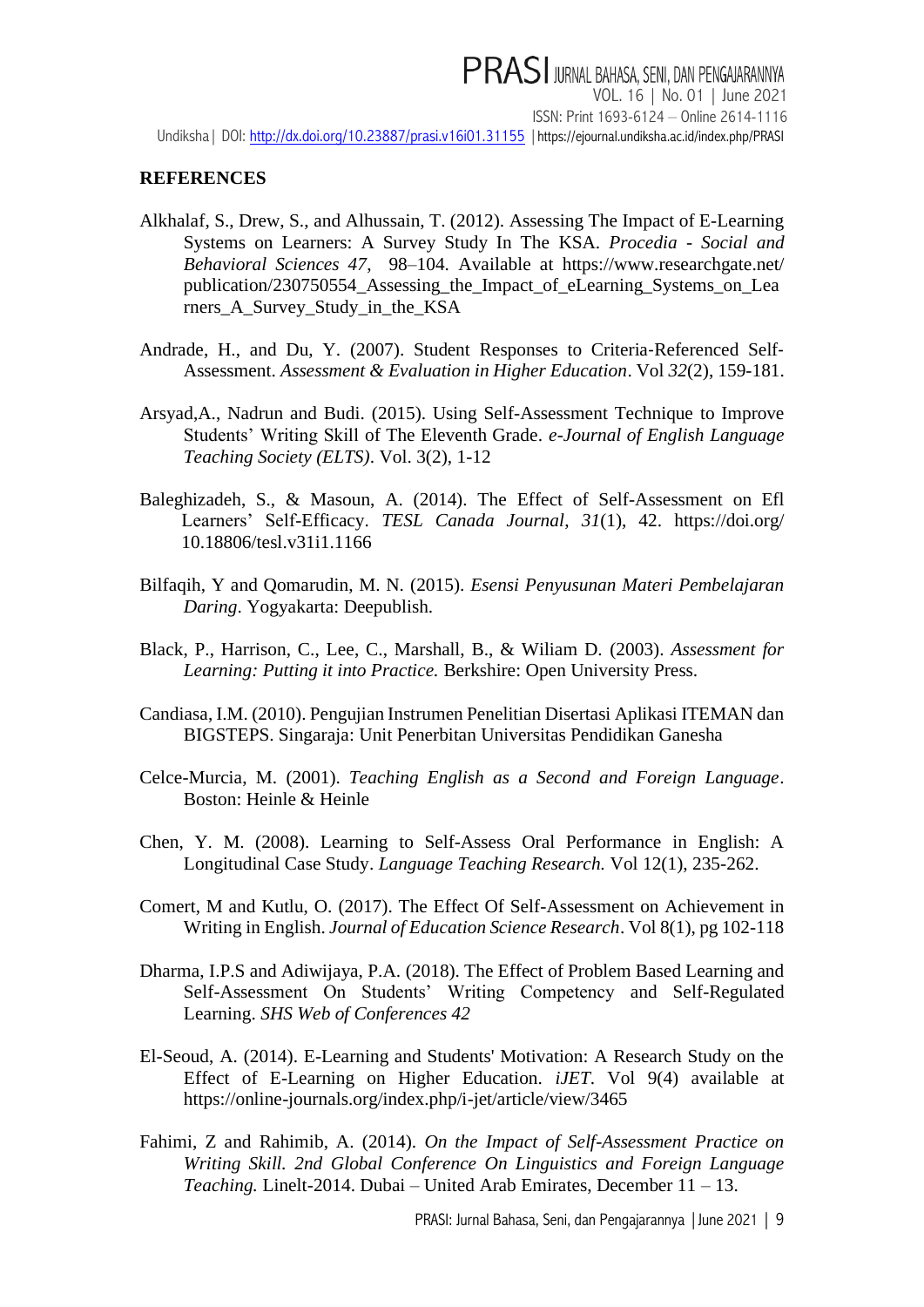- Harmer, J. (2006). *The Practice of English Language Teaching*. Cambridge: Pearson Longman
- Hartley, DE. (2001). *Selling e-Learning*. American Society for Training and Development.
- Kellogg, R.T. (2008). Training Writing Skills: A Cognitive Development Perspective. *Journal of Writing Research*. Vol 1(1), 1-12
- Marhaeni, A.A.I.N. (2005). *Pengaruh Assessment Portfolio dan Motivasi Berprestasi dalam Belajar Bahasa Inggris terhadap Kemampuan Menulis dalam Bahasa Inggris*. Unpublished Dessertation: Proram Pascasariana Universitas Negeri Jakarta
- Mekheimer, M., (2005). *Effects of Internet-based Instruction, using Webquesting and Emailing on Developing Some Essay Writing Skills in Student Teachers*. Published PhD, Cairo University.
- Mills, N., Pajares, F and Herron, C. (2007). Self-efficacy of College Intermediate French Students: Relation to Achievement and Motivation. *Language Learning,*  Vol 57(3), 417–442. [https://doi.org/10.1111/j.1467-9922.2007.00421.x](https://psycnet.apa.org/doi/10.1111/j.1467-9922.2007.00421.x)
- Noesgaard, SS and Ørngreen, R. (2015). The Effectiveness of E-Learning: An Explorative and Integrative Review of the Definitions, Methodologies and Factors That Promote e-Learning Effectiveness. *Electronic Journal of e-Learning*, Vol 13(4), 278-290 2015
- Orsmond, P., Merry, S. and Reiling, K. (2000). The Use of Student-derived Marking Criteria in Peer- and Self-assessment. *Assessment and Evaluation in Higher Education*. Vol 25(1) pg. 23–39
- Paramartha, A.A.G.Y. (2016). Exploring The Role of Self-Efficacy in The Implementation of Self-Assessment For English Writing. *Jurnal Pendidikan Indonesia.* Vol 5(1), 56-68

PERMENDIKBUD No 23 tahun 2016 tentang Sistem Penilaian Pendidikan

- Ratminingsih, N. M., Marhaeni, A. A. I. N., & Vigayanti, L. P. D. (2018). Self-Assessment: The Effect on Students' Independence and Writing Competence. *International Journal of Instruction*, 11(3), 277-290. [https://doi.org/10.12973/](https://doi.org/10.12973/%20iji.2018.11320a) [iji.2018.11320a](https://doi.org/10.12973/%20iji.2018.11320a)
- Rolheiser, C and Ross, J.A. (2003). *Students Self-Evaluation: What Research Says and What Practice Shows*. *Available* at [http://www.cdl.org/resourcelibrary/articles/](http://www.cdl.org/resourcelibrary/articles/%20self_eval.php) [self\\_eval.php](http://www.cdl.org/resourcelibrary/articles/%20self_eval.php)